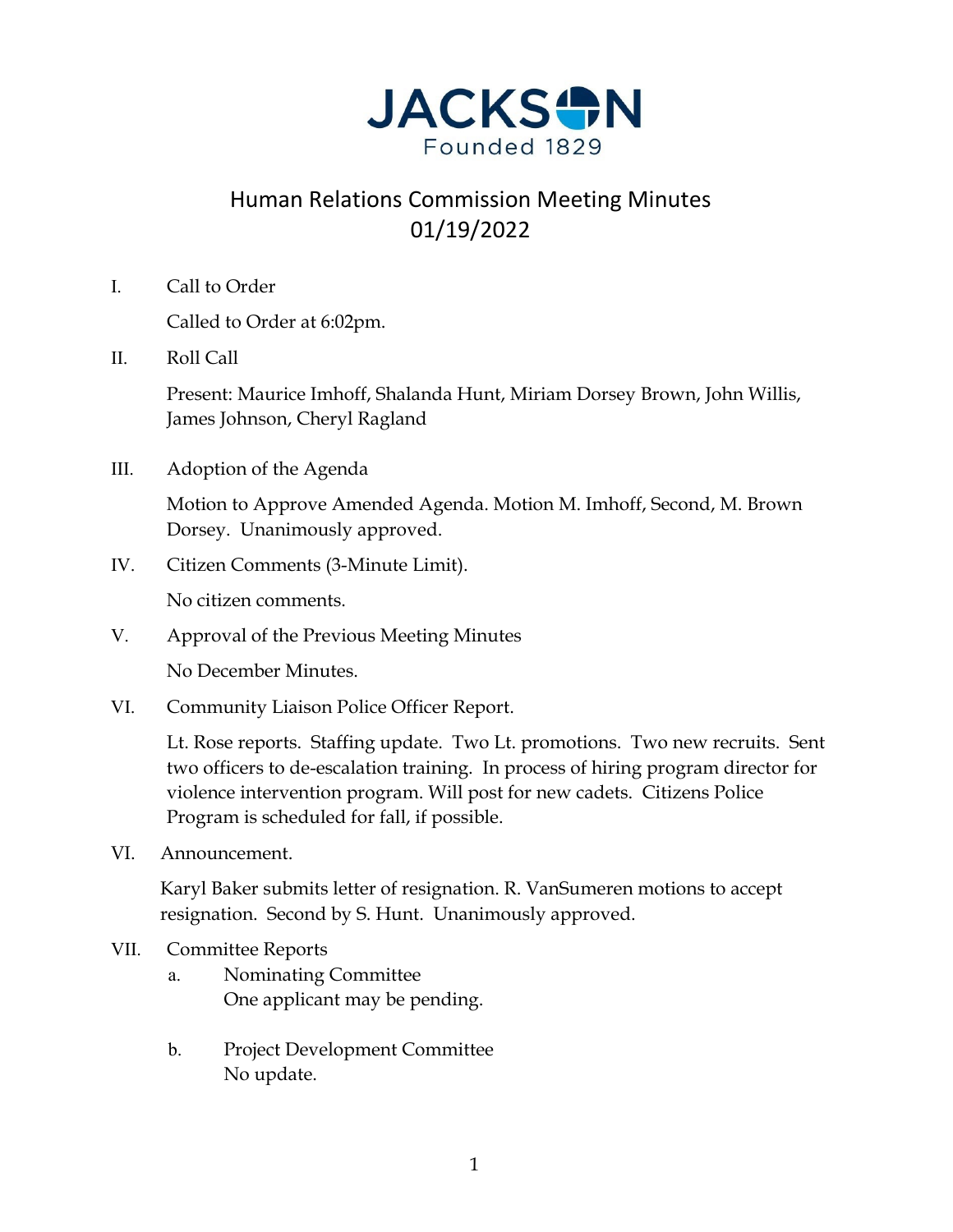- c. Policy and Complaint Committee No update.
- d. Events and Public Relations Committee No update.

#### VIII. New Business

a. Election of New Officer Positions Nominate Chair. M. Brown Dorsey, motion to nominate Cheryl Ragland. Second J. Johnson. Unanimously approved.

Nominate Vice-Chair. S. Hunt, motion to nominate J. Johnson. R. VanSumeren, second. Unanimous vote to pass.

Nominate Secretary. M. Brown Dorsey, motion to nominate R. VanSumeren. S. Hunt, second. Unanimous vote to pass.

b. Select Committee Assignments Nominating Committee: Project Development Committee: Policy and Complaint Committee: Public Relations/Communications Committee: HRC Public Events Committee: Motion to postpone board assignments until vacant committee seat is filled. M. Imhoff, motion. M. Brown Dorsey, second. Unanimously passed.

### c. Discuss 2022 Goals and Objectives

Discussion of Blackstone Apartment housing project, and the multi-unit on Lansing Avenue. HRC will investigate and propose involvement with Chalet Terrace and Reed Manor projects (proposed).

Discussion on moving an HRC meeting, quarterly, in the community, throughout the different wards.

Second Goal, First Objective: Wait until we hear back from J. Willis and Legal.

Motion to accept 2022 Goals and Objectives. Motion by J. Johnson, second by M. Imhoff. Unanimously approved.

Goal 1, Point 4: Review of City Boards/Commissions for diversity.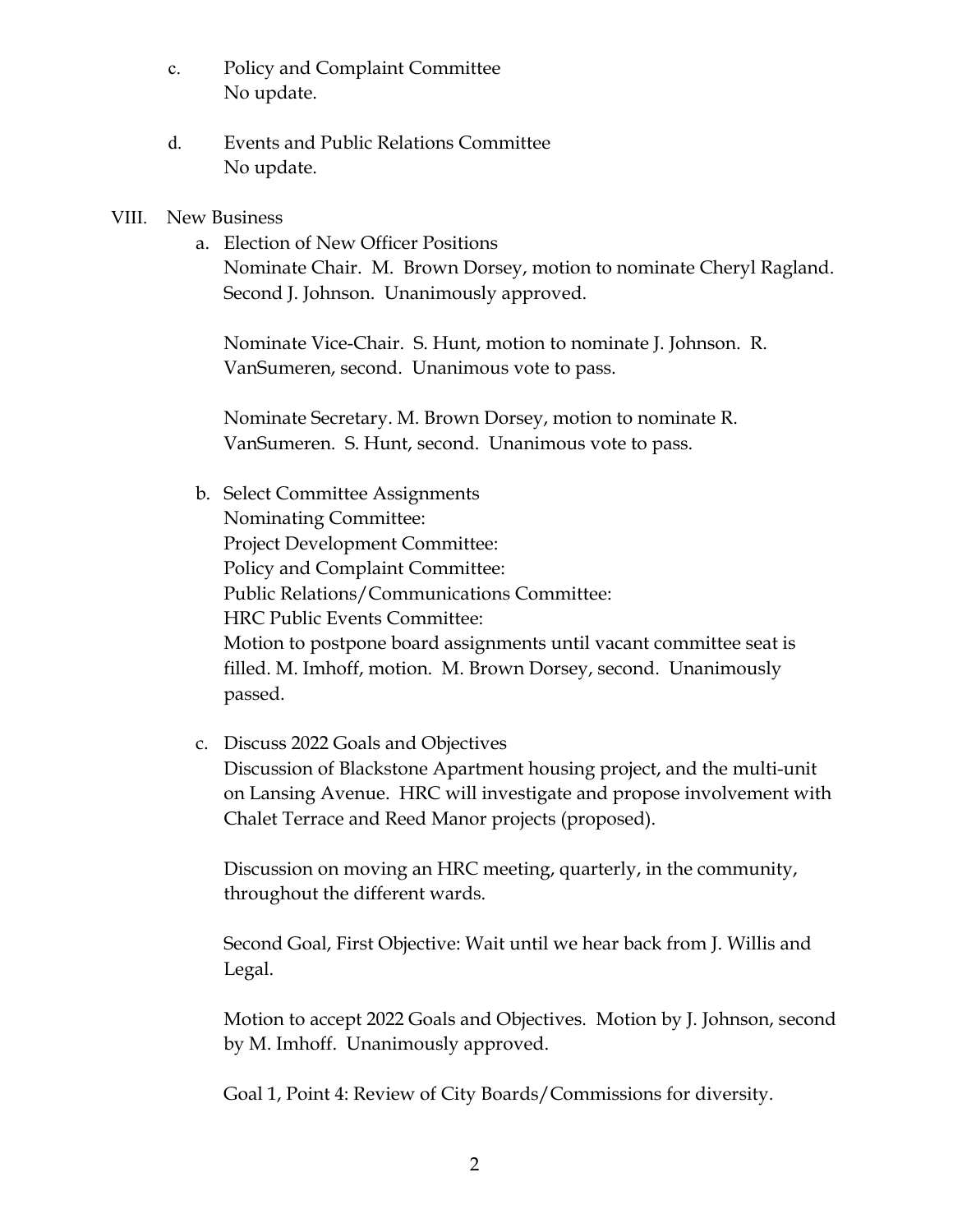Board of Review: M. Brown Dorsey Brownfield Redevelopment: M. Imhoff Building Code Board Examin. Appeals: M. Imhoff Ella Sharpe Park Bd: M. Imhoff Environmental Commission: S. Hunt Historic Dist. Commission: M. Imhoff Human Relations Commission: J. Willis MLK Corridor Improvement Authority: J. WIllis Parks and Rec: J. Willis Planning Commission: J. Johnson Public Arts Commission: S. Hunt Racial Equity Commission: J. WIllis Administrative Hearing Bureau: C. Ragland Youth Counsel: J. WIllis Zoning Board of Appeals: R. VanSumeren

Assignment for Commissioners: Request list of active members, with dates of terms, racial demographics, gender. Will receive input from J. Willis about how best to ascertain demographic information.

- d. Clarify and Discuss Strategies for Obtaining Ex-Officio Members HRC has three open Ex-Officio Positions. Categories are Social Services, Education, and Business. J. Johnson proposes that representatives from CE and HFA be recruited.
- IX. City Councilmember Liaison Comments Councilmember A. Robinson clarifies that county residents may sit on the Affordable Housing Development Board.

### X. Commissioner's Comments

S. Hunt: Glad to be a part of the team. Looking forward to filling vacancies. M. Brown Dorsey: Glad for team focus. M. Imhoff: Youth Council, Q: Should there be a standing agenda item, updating HRC on Youth Council? Chair answers that HRC would like a monthly update. Citizens Comments Ordinance followup? Chair favors a wait-and-see approach before drafting an ordinance. Chair indicates that the Mayor can enforce the rules for civility at any time. M. Imhoff indicates that he favors revisiting the ordinance to enforce civility in the chamber. J. Willis favors writing the ordinance, keeping on ice, for when inevitably needed. M. Imhoff indicates he'll be leaving HRC soon, to go to college. Congrats to J. Johnson's candidacy. S. Hunt speaks of collaboration with JPS, and the High School. Chair C. Ragland: Recognizes Mr. Dancy for